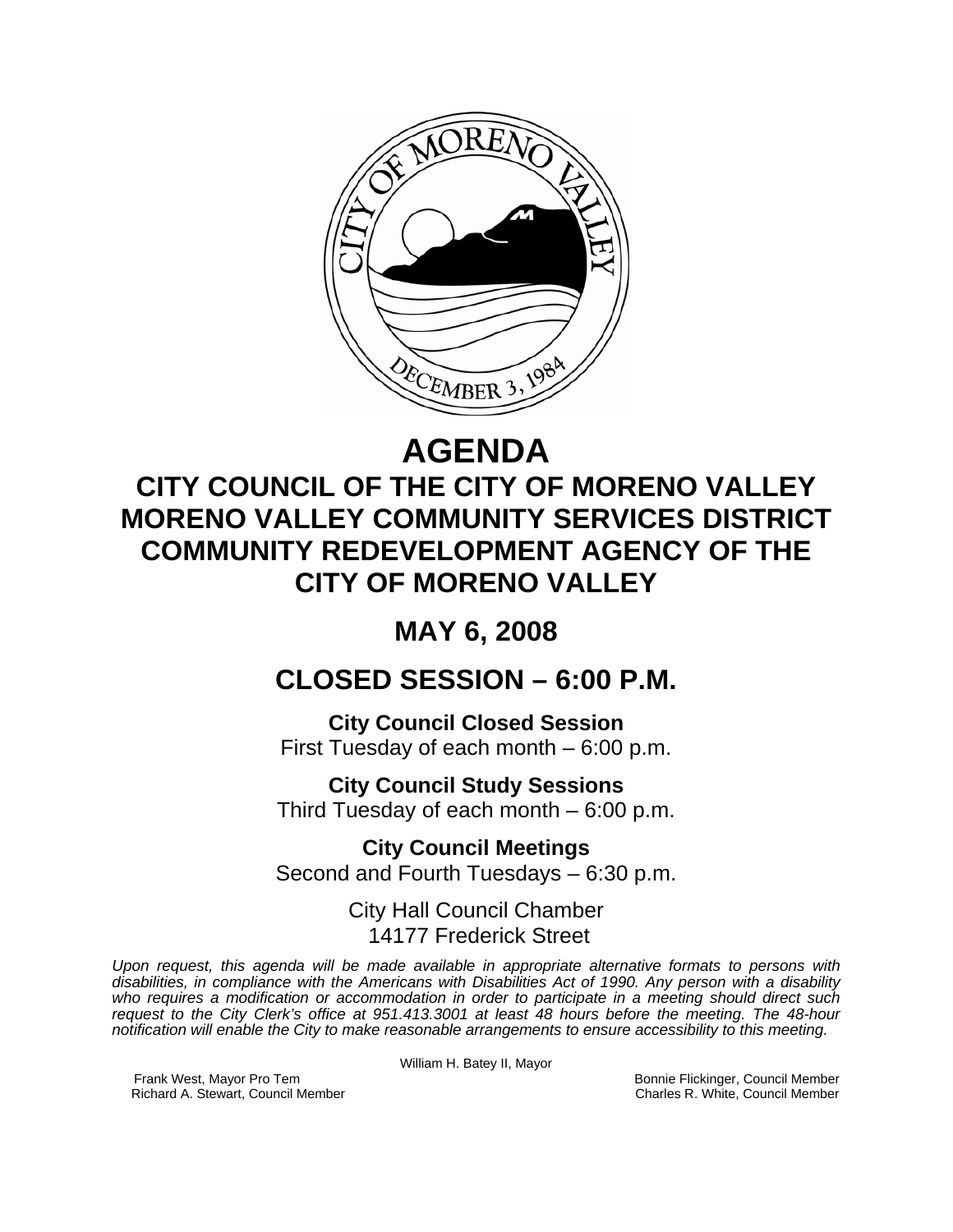#### **AGENDA MORENO VALLEY CITY COUNCIL MORENO VALLEY COMMUNITY SERVICES DISTRICT COMMUNITY REDEVELOPMENT AGENCY OF THE CITY OF MORENO VALLEY CLOSED SESSION – 6:00 P.M. MAY 6, 2008**

#### **CALL TO ORDER**

#### **ROLL CALL**

#### **PUBLIC COMMENTS ON MATTERS UNDER THE JURISDICTION OF THE CITY COUNCIL**

There is a three-minute time limit per person. Please complete and submit a BLUE speaker slip to the City Clerk. All remarks and questions shall be addressed to the presiding officer or to the City Council and not to any individual Council member, staff member or other person.

#### **CLOSED SESSION**

A Closed Session of the City Council of the City of Moreno Valley will be held in the City Manager's Conference Room, Second Floor, City Hall. The City Council will meet in Closed Session to confer with its legal counsel regarding the following matter(s) and any additional matter(s) publicly and orally announced by the City Attorney in the Council Chamber at the time of convening the Closed Session. The Closed Session will be held pursuant to Government Code:

- 1) SECTION 54956.9(a) CONFERENCE WITH LEGAL COUNSEL EXISTING **LITIGATION** 
	- a) Case: *ENCO Utility Services Moreno Valley, LLC v. City of Moreno Valley/City of Moreno Valley v. ENCO Utility Services Moreno Valley, LLC* Court: Riverside Superior Court Case No.: RIC 478023
	- b) Case: *City of Moreno Valley, Community Redevelopment Agency of the City of Moreno Valley v. County of Riverside, et al.*  Court: San Diego Superior Court Case No.: 37-2007-00082461-CU-PT-CTL
	- c) Case: *Rados v. City of Moreno Valley, et al.* Court: Riverside Superior Court Case No.: RIC 425323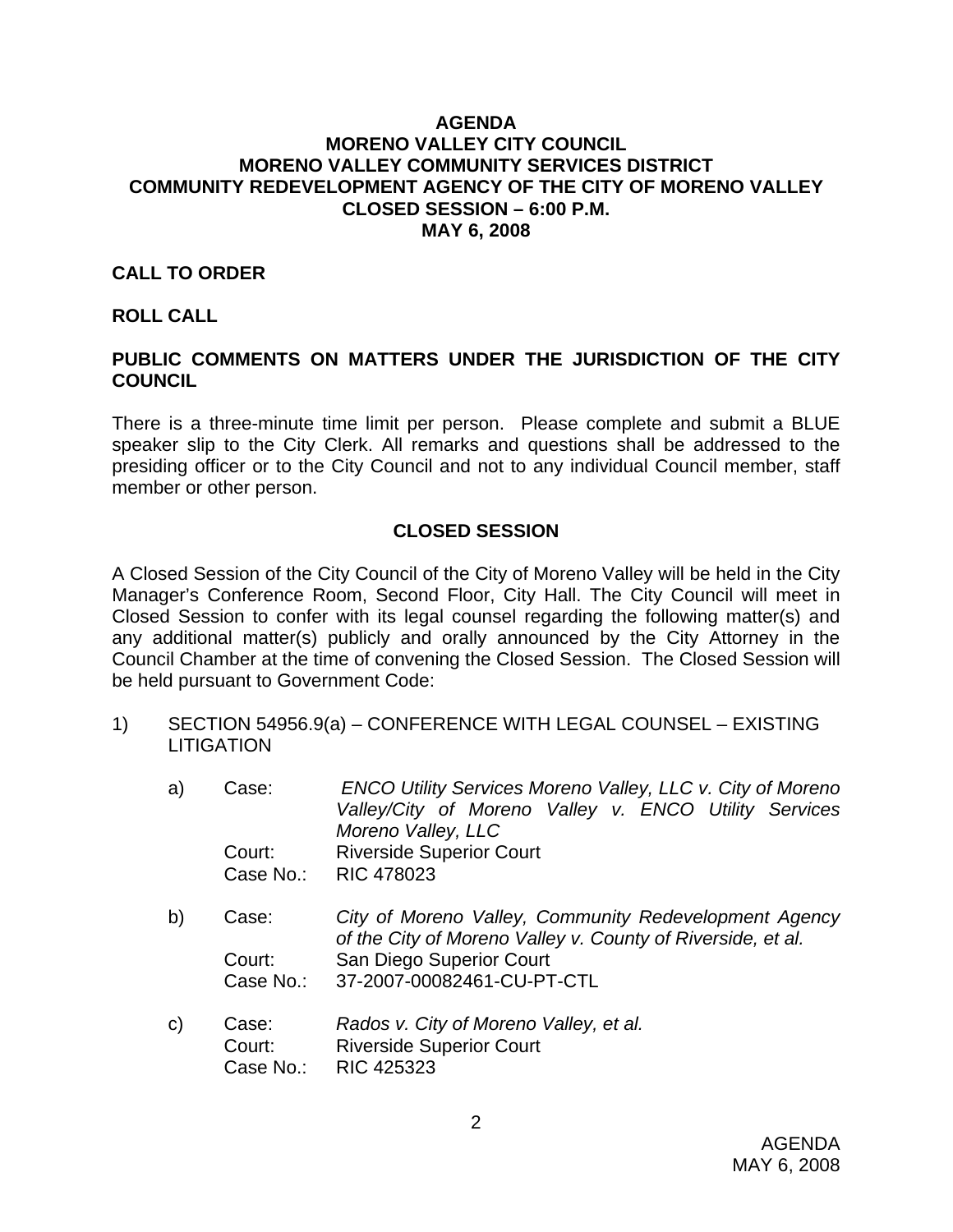- d) Case: *Mireles & Beeler v. City of Moreno Valley*  Court: Riverside Superior Court Case No.: RIC 433878 e) Case: *Thompson, Ann Marie v. City of Moreno Valley*  Court: Riverside Superior Court Case No.: RIC 456261 f) Case: *Ray, Danetra v. City of Moreno Valley*  Court: Riverside Superior Court Case No.: RIC 459427 g) Case: *Monaco, Vincent v. City of Moreno Valley, et al.*  Court: Riverside Superior Court Case No.: RIC 428221 h) Case: *Teague & Perez v. City of Moreno Valley*  Court: Riverside Superior Court Case No.: RIC 472690 i) Case: *Community Asset Management v. City of Moreno Valley*  Court: Riverside Superior Court Case No.: RIC 465600
- j) Case: *Fitch, Justin v. City of Moreno Valley, et al.*  Court: Riverside Superior Court & \*Court of Appeal of the State of California, Fourth Appellate District, Division Two Case No.: RIC 414978 & \*E041090
- k) Case: *Webb, Earleen v. City of Moreno Valley, et al.*  Court: Riverside Superior Court Case No.: RIC 490153
- 2) SECTION 54956.9(b)(1) CONFERENCE WITH LEGAL COUNSEL SIGNIFICANT EXPOSURE TO LITIGATION Number of Cases: 8
- 3) SECTION 54956.9(c) CONFERENCE WITH LEGAL COUNSEL INITIATION OF LITIGATION Number of Cases: 8
- 4) SECTION 54957 PERSONNEL MATTER
	- a) Annual Employee Performance Evaluation: City Manager